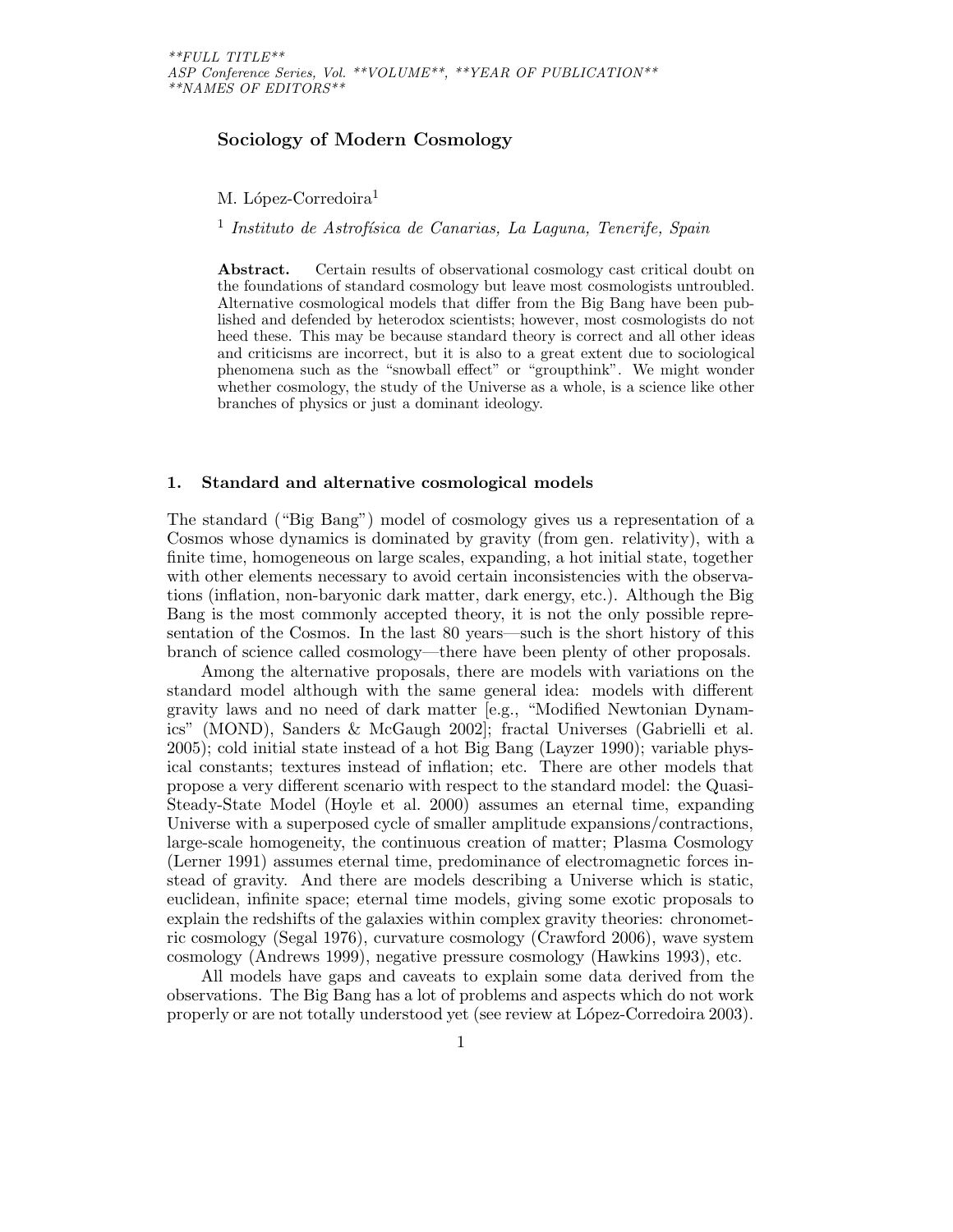The expansion itself has no direct proof (nobody has directly observed a galaxy to recede); the most direct argument in favour of the expansion is the redshift of the galaxies, but the redshift also has other explanations than expansion. Other tests on the expansion are dependent on the evolution of the galaxies or other assumptions. Microwave Background Radiation, light element abundances, large scale structure formation also have alternative explanations. And there are problems remaining to be solved: correlations of galaxies and QSOs with different redshift; concerning microwave anisotropies (López-Corredoira 2007, subsect. 5) there are questions such as the octopole/quadrupole alignment, non-gaussianity, the insufficient lens effect of clusters, etc.; no metallicity evolution (too quick!) observed; failed predictions for some elements (lithium and others); observed large-scale structures larger than predicted; many problems associated with dark matter (especially on galactic scales), etc., etc.

Of course, if the Big Bang model has problems, the alternative proposals have their own share of them too, and their problems are sometimes more severe, perhaps because these theories are not as developed and polished as the standard model. For the expansion, either they take it as fact, so they need speculative elements to argue that there was no beginning of the Universe (e.g., continuous creation of matter in the Quasi-Steady-State model) or an alternative explanation for the redshift of the galaxies. Microwave Background Radiation has alternative explanations different from the Big Bang, but with some ad hoc elements (e.g., whiskers to thermalize stellar radiation in the Quasi-Steady-State Model) without direct proofs. Also, light element abundances require very old populations that have not yet been observed.

Indeed, alternative models like the Quasi-Steady-State one are not doing anything different from the standard model. Its modern version (Hoyle et al. 2000) is able to explain most of the difficulties that the previous version of the model (Steady-State) had: the existence of young galaxies at high redshift, the distribution of radio sources, microwave background radiation, etc. They introduce ad hoc elements without observational support in the same way that the Big Bang introduces ad hoc non-baryonic dark matter, dark energy, inflaton, etc. Why, then, are the different theories accepted/rejected with different criteria?

The number of independent measurements relevant to current cosmology and the number of free parameters of the theory are of the same order (Disney 2007): the "Big Bang" was in the 50s a theory with three or four free parameters to fit the few numbers of observational cosmological (basically, Hubble's constant and the helium abundance), and the increase of cosmological information from observations, with the CMBR anisotropies<sup>1</sup> and others, has been

<sup>&</sup>lt;sup>1</sup>Regarding CMBR anisotropies, the power spectrum is just a curve with two or three clear peaks that could be parameterized with  $\sim 10$  parameters (three parameters/peak: central position, width, height). If we allow certain range or errors [each peak has important relative error bars, which are very large in the 2nd, 3rd and beyond (indeed, after the 3rd peak the noise dominates)], it is possible to parameterize a curve like this with somewhat fewer parameters within the errors. Standard concordance cosmology reproduces the curve with six parameters (there are indeed ∼ 20 parameters; but the most important ones are six in number; the rest of them produce small dependence), with some problems to reproduce the very large scale fluctuations. Nonetheless, there also other papers which reproduce the same WMAP data with totally different cosmologies with a similar number of free parameters: e.g., Narlikar et al. (2003), McGaugh (2004). The fact that different cosmologies with different elements can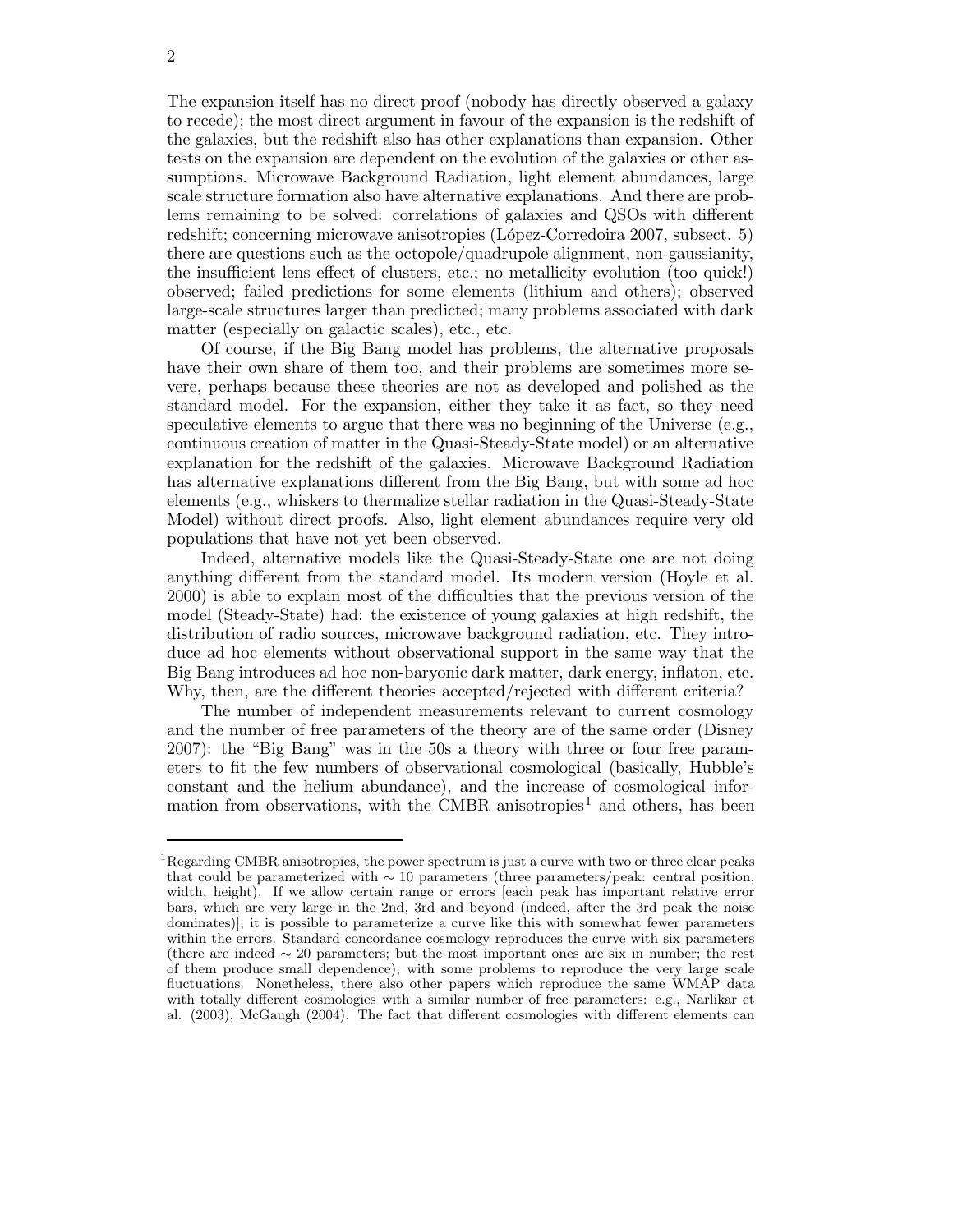accompanied by an increase in free parameters and patches (dark matter, dark energy, inflation) in the models to fit those new numbers, until becoming today a theory with around 20 free parameters (apart from the initial conditions and other boundary conditions introduced in the simulations to reproduce certain structures of the Universe). The independent cosmological numbers extracted from observations are of the same order. Even so, there are some numbers which cannot be fitted.

The development of modern Cosmology is somewhat similar to the development of the epicyclic Ptolemaic theory. However, in this race to build more and more epicycles, Big Bang model is allowed to make ad hoc corrections and add more and more free parameters to the theory to solve the problems which it finds in its way, but the alternative models are rejected when the gaps or inconsistencies arise and most cosmologists do not heed their ad hoc corrections. Why the different theories are accepted/rejected with different criteria?

# 2. The difficulties in creating alternative models. A sociological/epistemological model on how Modern Cosmology works

In my opinion, alternative models are not rejected because they are not potentially competitive but because they they have great difficulties in advancing in their research against the mainstream. A small number of scientists cannot compete with the huge mass of cosmologists dedicated to polishing and refining the standard theory. The present-day methodology of research in Cosmology does not favour the exploration of new ideas. The standard theory in Cosmology became dominant because it could explain more phenomena than the alternative ideas, but it is possible that partial successes have propitiated the compromise with a general view which is misguided and does not let other ideas advance that might be closer to a correcter description of the Universe.

### 2.1. Methodology of science

Basically, there are two different methodologies to study Nature, both inherited from different ways of thinking in ancient Greece:

The mathematical deductive method: This is the method thought by Pythagoras and Plato. The pure relations of numbers in Arithmetic and Geometry are the immutable reality behind changing appearances in the world of the senses. We cannot reach the truth through observation with the senses, but only through pure reason, which may investigate the abstract mathematical forms that govern the world. An example within modern science might be Einstein's general relativity, which was posited from aesthetic and/or rational principles in a time in which observational data did not require a new gravity theory. Physics and cosmology nowadays are partially Pythagorian when a theory is created before the observations.

fit the same data (with a similar number of free parameters to fit) indicates that the number of independent numbers in the information provided by WMAP data is comparable to the number of free parameters in any of the theories.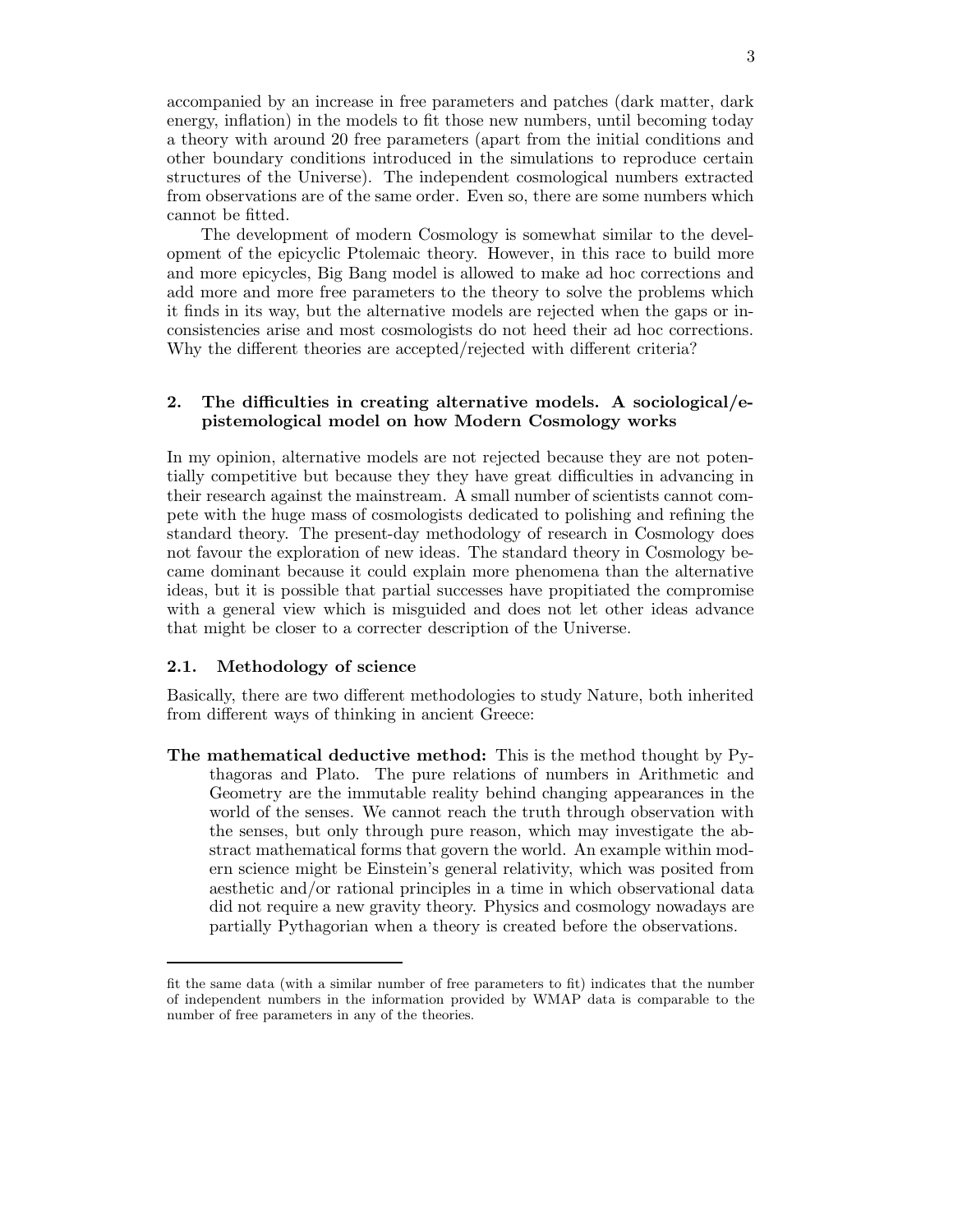The empirical inductive method: This is the method thought by Anaxagoras of how to know Nature, or by Aristotle, who said that "the mathematical method is not the method of the physicists, because Nature, perhaps all, involves matter" (Metaphysics, book II). Matter and not numbers or mathematics. Nature should be known through observations and extrapolations of them. The empiricism of Galileo Galilei might be an example within modern science, although all scientists, even Galileo, are also partly Pythagorean. In my opinion, Cosmology should be derived empirically by first taking the data and then interpreting them from all possible theoretical solutions. As Sherlock Holmes said: "It is a capital mistake to theorize before you have all the evidence"  $(A \nStudy in \nSearchet)$ ; "Before one has data, one begins to twist facts to suit theories instead of theories to suit data" (A Scandal in Bohemia) [cited by Burbidge 2006].

Some astrophysicists closer to the observations than the theory usually complain about the lack of an empirical approach in Cosmology. For instance, Gérard de Vaucouleurs (1918–95), known for his extragalactic surveys and Hubble constant measurements, said that there are "parallelisms between modern cosmology and medieval scholasticism. (...) Above all I am concerned by an apparent loss of contact with empirical evidence and observational facts, and, worse, by a deliberate refusal on the part of some theorists to accept such results when they appear to be in conflict with some of the present oversimplified and therefore intellectually appealing theories of the universe" (de Vaucouleurs 1970). There is, however, an epistemological optimism encouraging the belief that the successful theories are successful because they reflect reality in Nature. This might be true in certain branches of science but not in those areas close to metaphysical speculations such as cosmology, where the scientific method is something like:

"— Given a theory A self-called orthodox or standard, and a non-orthodox or non-standard theory B. If the observations achieve what was predicted by the theory A and not by the theory B, this implies a large success to the theory A, something which must be divulged immediately to the all-important mass media. This means that there are no doubts that theory A is the right one. Theory B is wrong; one must forget this theory and, therefore, any further research directed to it must be blocked (putting obstacles in the way of publication, and giving no time for telescopes, etc.).

— If the observations achieve what was predicted by theory B rather than by theory A, this means nothing. Science is very complex and before taking a position we must think further about the matter and make further tests. It is probable that the observer of such had a failure at some point; further observations are needed (and it will be difficult to make further observations because we are not going to allow the use of telescopes to re-test such a stupid theory as theory B). Who knows! Perhaps the observed thing is due to effect 'Soand-so', of course; perhaps they have not corrected the data from this effect, about which we know nothing. Everything is so complex. We must be sure before we can say something about which theory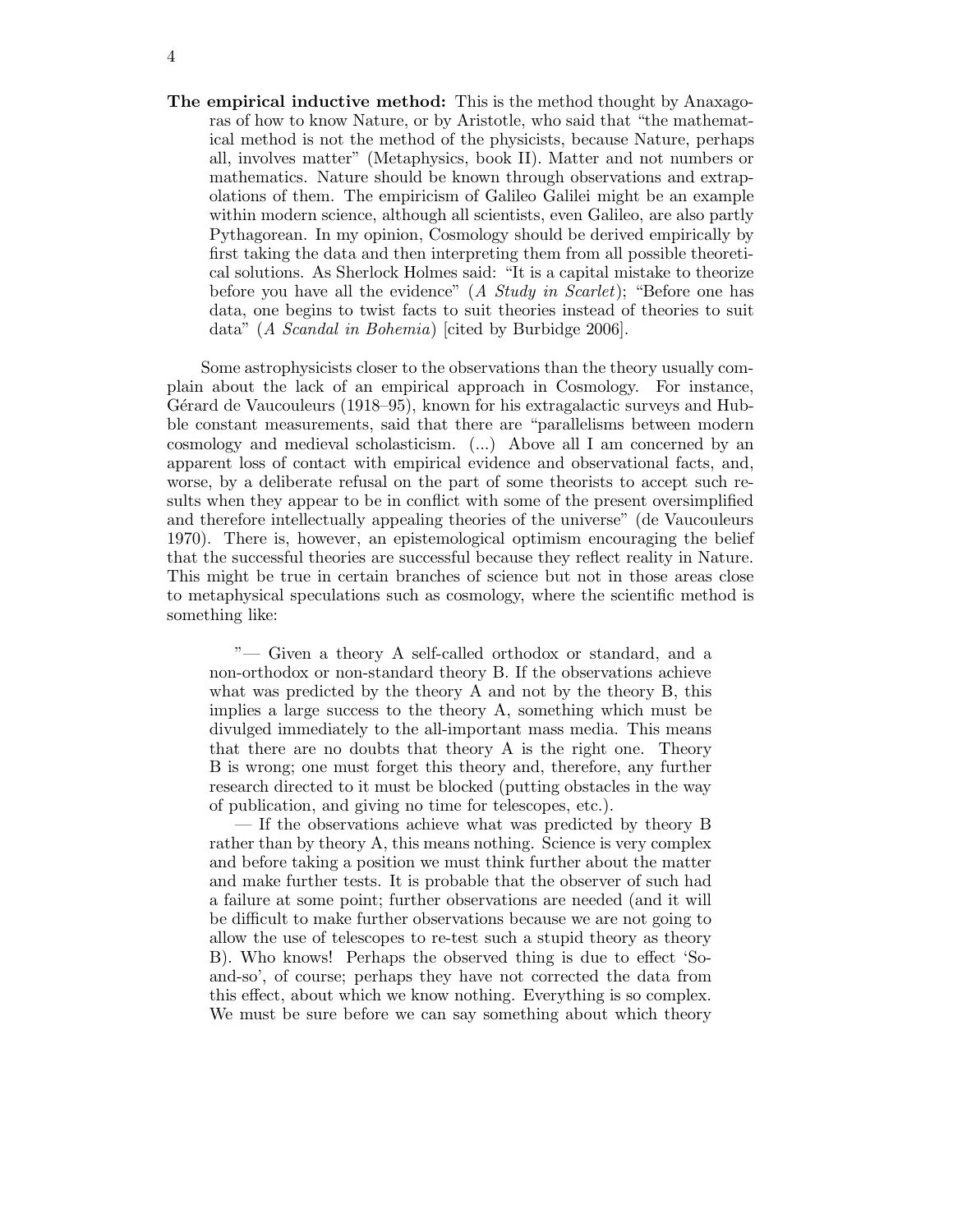is correct. Furthermore, by adding some new aspects in the theory A surely it can also predict the observations, and, since we have an army of theoreticians ready to put in patches and discover new effects, in less than three months we will have a new theory A (albeit with some changes) which will agree the data. In any case, while in troubled waters, and as long as we do not clarify the question, theory A remains. Perhaps, as was said by Halton Arp, the informal saying 'to make extraordinary changes one requires extraordinary evidence' really means 'to make personally disadvantageous changes no evidence is extraordinary enough'." (López-Corredoira 2008)

Halton C. Arp (1927– ), reputedly heterodox observational cosmologist known through his proposal of non-cosmological redshifts (López-Corredoira 2003, §2.8) would point out: "Of course, if one ignores contradictory observations, one can claim to have an 'elegant' or 'robust' theory. But it isn't science." (Arp & Block 1991)

#### 2.2. The snowball effect

The alternative models try to compete with the standard model, but cumulative inertia gives a clear advantage to the standard model: "The snowball effect arising from the social dynamics of research funding drove more researchers into the Standard Cosmology fold and contributed to the drying out of alternative ideas." (Narlikar & Padmanabhan 2001). It is not strange that Jayant V. Narlikar (1938– ), one of the creators of the Quasi-Steady-State model, links the lack of social success of his theory to how social dynamics works. Anyway, what he claims is basically correct and applicable to most speculative sciences. Another creator of the Quasi-Steady-State, Geoffrey R. Burbidge (1925– ), does not have a higher opinion:

"Let me start on a somewhat pessimistic note. We all know that new ideas and revolutions in science in general come from the younger generation, who look critically at the contemporary schemes, and having absorbed the new evidence, overthrow the old views. This, in general, is the way that science advances. However, in modern astronomy and cosmology, at present, this is emphatically not the case. Over the last decade or more, the vast majority of the younger astronomers have been conformists in the extreme, passionately believing what their leaders have told them, particularly in cosmology. In the modern era the reasons for this are even stronger than they were in the past. To obtain an academic position, to obtain tenure, to be successful in obtaining research funds, and to obtain observing time on major telescopes, it is necessary to conform." (G. R. Burbidge 1997)

The snowball effect is to a certain extent present in the social dynamics of Cosmology. It is a feedback ball: the more successful the standard theory is, the more money and scientists are dedicated to work on it, and therefore the higher the number of observations that can be explained ad hoc, and that lead the theory to be considered more successful. However, not everything is a social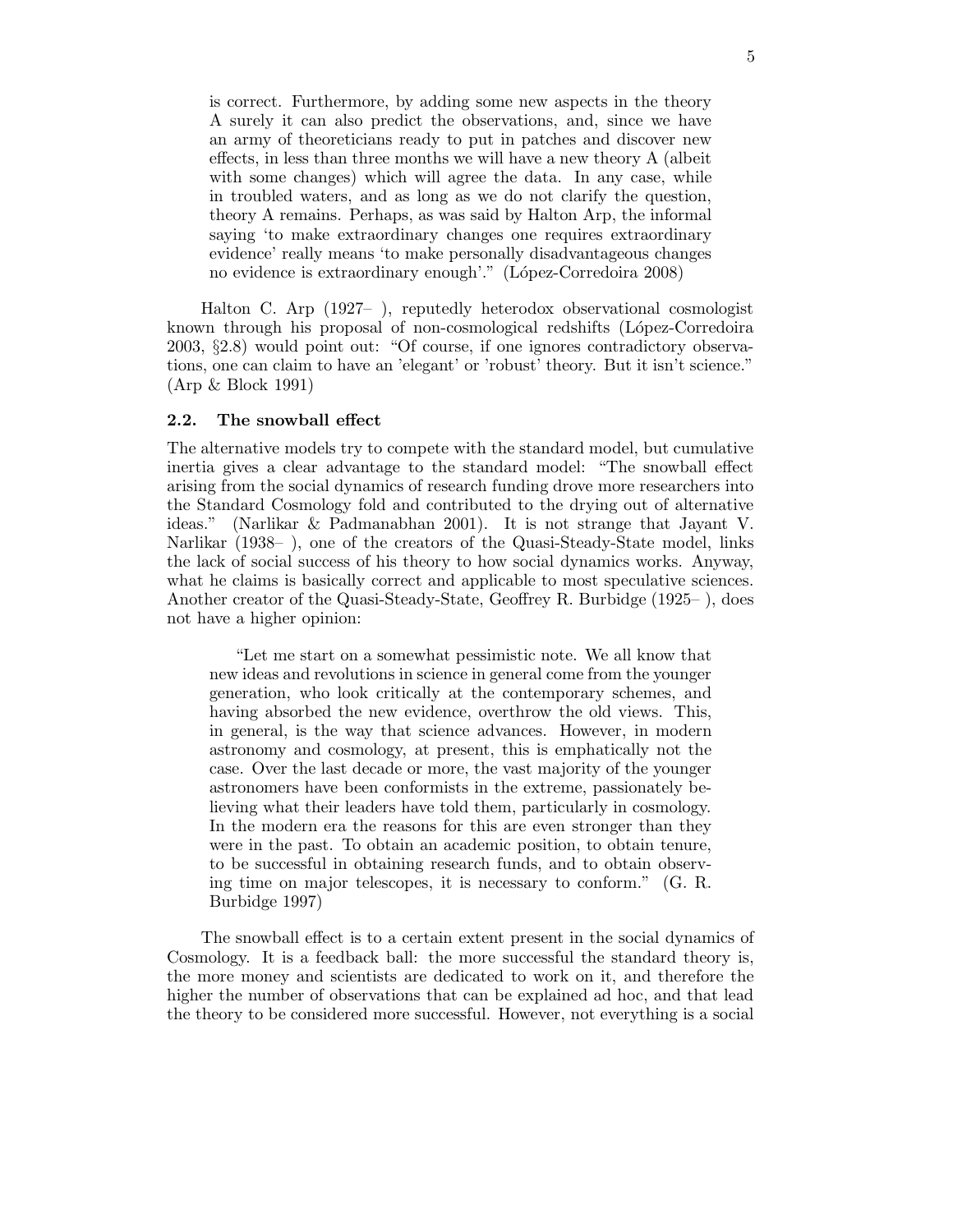construct (as some postmodernists claim); the microwave background radiation, the redshift of galaxies, etc., are real facts and they also have weight in the credibility of the standard model.

#### 2.3. Psychological profile of cosmologists

There are two main psychological profiles of cosmologists, with gradations of grey between them:

- Heterodox: possessed by the complex of unappreciated genius, too much "ego", normally working alone/individually or in very small groups, creative, intelligent, non-conformist. His/her (mostly males) dream is to create a new paradigm in science which completely changes our view of the Universe. Many of them try to demonstrate that Einstein was wrong, maybe because he is the symbol of genius and defeating his theory would mean that they are geniuses above Einstein. Most of them are crackpots.
- Orthodox: dominated by the groupthink, following a leader's opinion as in the "Naked king" tale<sup>2</sup>, good workers performing monotonous tasks without ideas in large groups, specialists in a small field which they know very well, conformist, domestic. His/her dream is getting a permanent position at an university or research center, to be leader of a project, to do astropolitics (see López-Corredoira 2008). Most of them are like sheep (or geese<sup>3</sup>), some of them with vocation of shepherds too.

The sociological reasons for favouring orthodox proposals might be related to the preference of domesticity in our civilization. Sheep rather than crackpots are preferred. Finding a promising change of paradigm closer to the truth among thousands of crazy proposals is very difficult; in orthodoxy, although absolute truth is not guaranteed, at least a consensus version of the truth is offered.

 $2$ After I offered my talk on this paper in the present conference "Cosmology across Cultures" Joel Primack stood and shouted annoyedly "You are ignorant!, you are ignorant!..." several times. This is a good example of "Naked king"-type behaviour, also very common among the defenders of contemporary art and priests of many religions: if you do not accept my view, it is because you are an ignorant. I do not know whether the present paper contains elements that deserve to be called "ignorant". Primack offered us an excellent presentation with magnificent simulations and special effects on how our Universe formed and evolved, emphasizing that the Cold Dark Matter + Dark Energy model accurately "predicts" the observations; and his wife, the artist, writer and philosopher Nancy E. Abrams, offered in her talk a guideline to our lives claiming that her husband's hypothesis is something eternal since, as in the case of Newtonian gravitation with respect to general relativity, scientific theories get broader but are not demonstrated to be false. I do not agree Primack's concept of "prediction" when we are doing ad hoc fits, and I do not agree that theories are eternal (Ptolemaic geocentric astronomy, phlogiston theory, caloric theory, Newtonian optics, ether, etc. were proven to be wrong ideas). As in most Hollywood historical films, I see very good special effects but not very accurate descriptions of history. Nonetheless, I do not think that the show by Primack+Abrams came from ignorant people but from different standpoints.

<sup>&</sup>lt;sup>3</sup>In Hoyle et al. (2000), a serious and technical book about Cosmology, a picture was inserted in which a row of geese are turning around a corner all in the same way, with the following ironic comment: "This is our view of the conformist approach to the standard (hot big bang) cosmology. We have resisted the temptation to name some of the leading geese".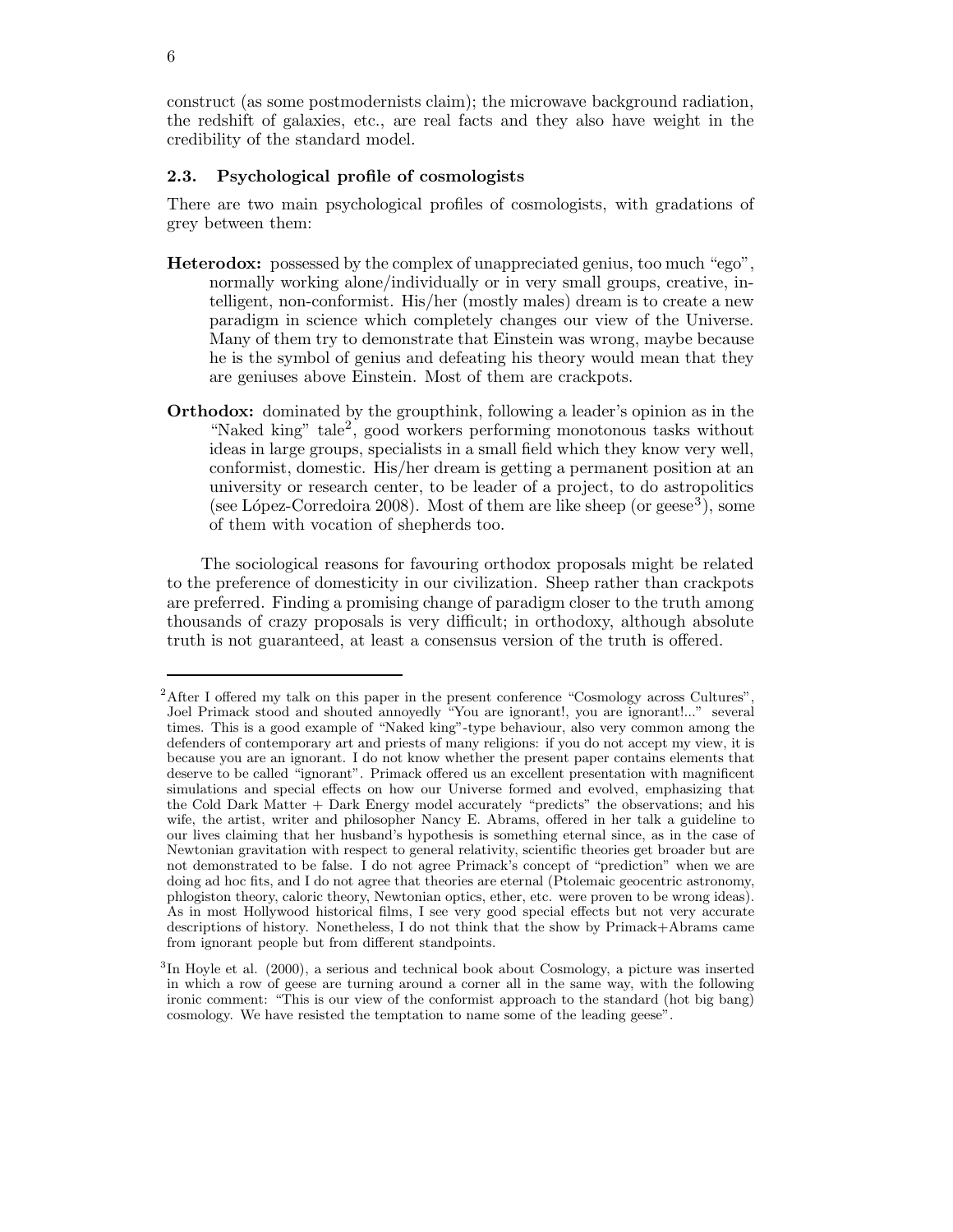#### 3. Limits of Cosmology

And we would pretend to understand everything about cosmology, which concerns the whole Universe? We are not even ready to start to do that. All that we can do is to enter in the field of speculations. So far as I am concerned, I would not comment myself on any cosmological theory, on the so-called 'standard theory' less on many others. Actually, I would like to leave the door wide open. (Pecker 1997)

I agree Jean-Claude Pecker (1923– ), another classical heterodox dissident cosmologist. Before wondering which is the true model of cosmology, we must wonder whether we are in a condition to create a theory on the genesis (or non-genesis) and evolution of the whole Universe, whether the psychological/sociological conditions of the cosmologists are or are not a weightier factor than the observations of Nature.

There are limits to Cosmology because we are finite human beings limited by our experiences and circumstances, not mini-gods able to read the mind of a God who played maths with the Universe, as some Pythagoreans may think. There is a lack of humility in Pythagorism, or in expressions like "precision Cosmology". One of the most reputed physicists of the former Soviet Union, Lev Lavidovich Landau (1908–68), said: "Cosmologists are often in error, but never in doubt". Great old masters, even the creators of the standard model, were cautious in their assertions. Edwin P. Hubble (1889–1953) throughout his life doubted the reality of the expansion of the Universe. Willem de Sitter (1872- 1934) claimed: "It should not be forgotten that all this talk about the universe involves a tremendous extrapolation, which is a very dangerous operation" (de Sitter 1931). This scepticism is sane since "all cautions are too few" (Spanish proverb). It is not a question of substituting one model for another, since it would be the "same dog with different collar" (another Spanish proverb) but of realizing the limits of Cosmology as a science. Before understanding the Universe, we must understand the galaxies.

Rutherford (1871–1937) said "Don't let me hear anyone use the word 'Universe' in my department.". With the same style, the astrophysicist Mike Disney (1937– ) dared to claim: "The word 'cosmologist' should be expunged from the scientific dictionary and returned to the priesthood where it properly belongs." (Disney 2000). Words of an old-style scepticism. Nowadays, the young bloods of precision Cosmology do not care about those statements and proudly claim that people in the past did not know what they know. Cosmologists with no indication of doubt and an amazing sense of security who dissert on topics of high speculation. Of course, science advances, and Cosmology advances in the amount of data and epicycle-like patches in the theory to fit the data, but the great questions remain almost unchanged. Many wise men have already deliberated on cosmology over long time, without reaching a definitive solution. Do we live in a fortunate golden age of Cosmology that allows us, thanks to our technical advances and our trained researchers, to answer questions on eternity, finiteness of the Universe, etc.? We could reply as the XIXth century German philosopher Schopenhauer did with the Know-alls of his time: